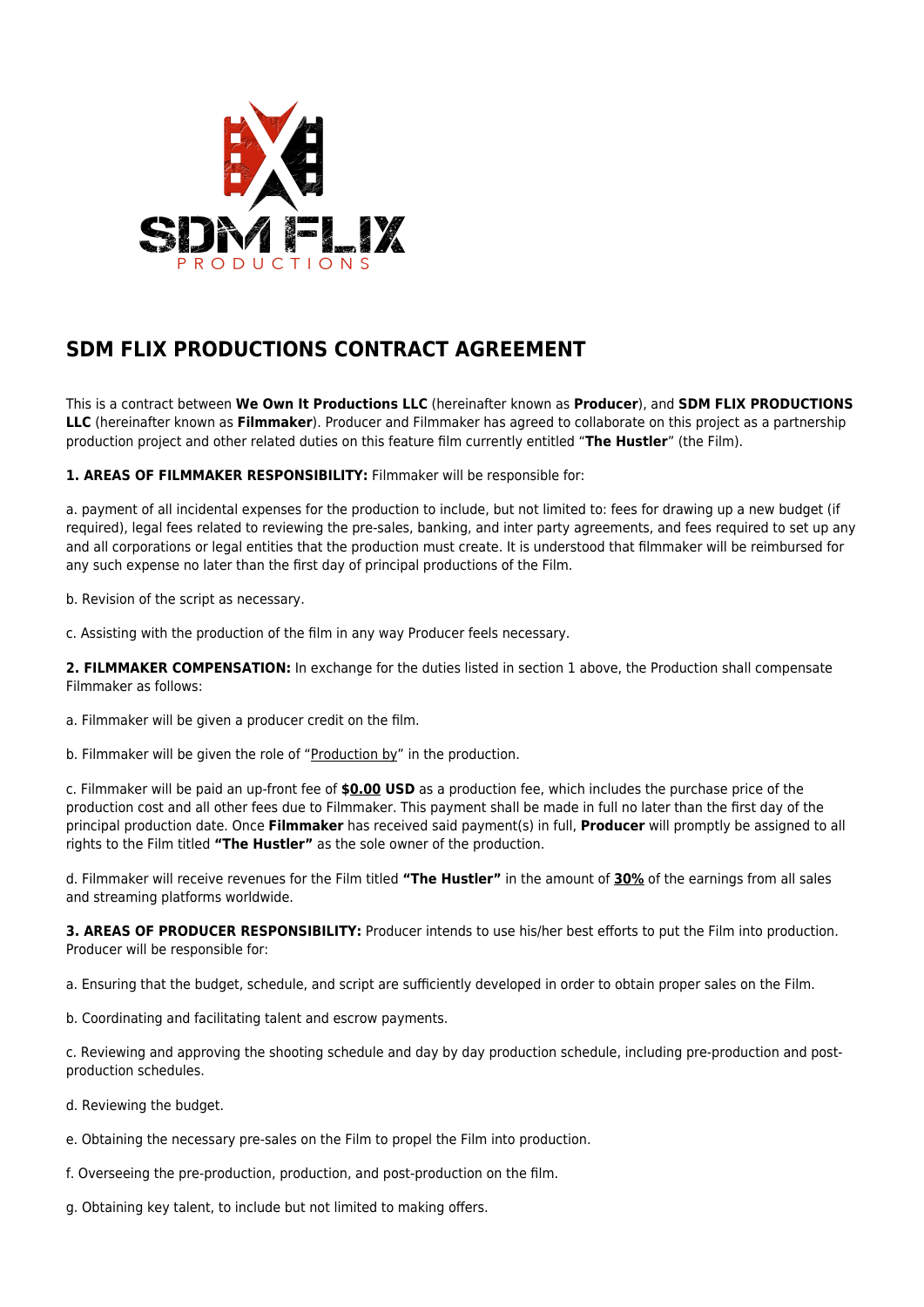**4. PRODUCER COMPENSATION:** In exchange for the duties listed in section 1 above, Producer shall be compensate as follows:

a. Producer will be given a producer credit on the Film, in the same location as Filmmaker, and of the same size and prominence, on a separate title page. Such credit will be on any and all advertising and press materials.

b. Producer will be the sole owner of the production entitled **"The Hustler"**, and will retain 100% of all rights of the production. Producer will earn **70%** of all sales and **70%** of the earnings from all streaming platforms worldwide.

**5. PRODUCER APPROVALS:** Producer will have the sole and ultimate approval of the following areas of the film:

a. The budget of the Film.

b. The key roles in the Film.

c. The screenplay of the Film.

d. The shooting schedule of the Film.

e. The selection of the Film musical soundtrack (if any), Director of Photography, Art Director, Production Designer, and other key department heads.

f. Approval of any additional producers on the project.

g. Final cut of the Film Notwithstanding the above, Producer shall meaningfully consult Filmmaker in all aspects of the production.

**6. ADDITIONAL TERMS AND CONDITIONS**: Filmmaker acknowledges and agrees to the following conditions:

a. Filmmaking is fraught with uncertainty and there is no guarantee, express or implied, that Producer's efforts to get the Film into production will succeed.

b. The venue for any contract disputes or litigation pertaining to this contract shall be Southfield, Michigan, United States.

c. This contract shall be governed by the laws of the State of Michigan.

d. This contract represents the entire understanding between Producer and Filmmaker.

e. This contract will be binding upon any successors, assigns, or servants of Filmmaker and Producer.

f. Any and all payments to Producer shall be sent via ACH transfer and be denominated in United States Dollars.

g. Producer shall seek approval from filmmaker before committing to balance owed out of pocket expenses (if any) that producer may incur. Such approval will not be unreasonably withheld, and it is understood that reimbursement for such expenses will come from the production funds of this project.

**7. DURATION OF THE ARGEEMENT**: The duration of this agreement is perpetual. Any licensing or sale of the Film production of this project will be negotiated by written consent of the Producer and Filmmaker.

Contact information:

Legal Full Name: Jovan Fort

Phone: (248) 820-0086

Email: jovanfort@gmail.com

IN WITNESS WHEREOF, the **We Own It Productions LLC** Representative and SDM FLIX PRODUCTIONS, LLC have executed this Agreement the date first above written.

SDM FLIX PRODUCTIONS, LLC (Filmmaker) representative Donele Bailey - C.E.O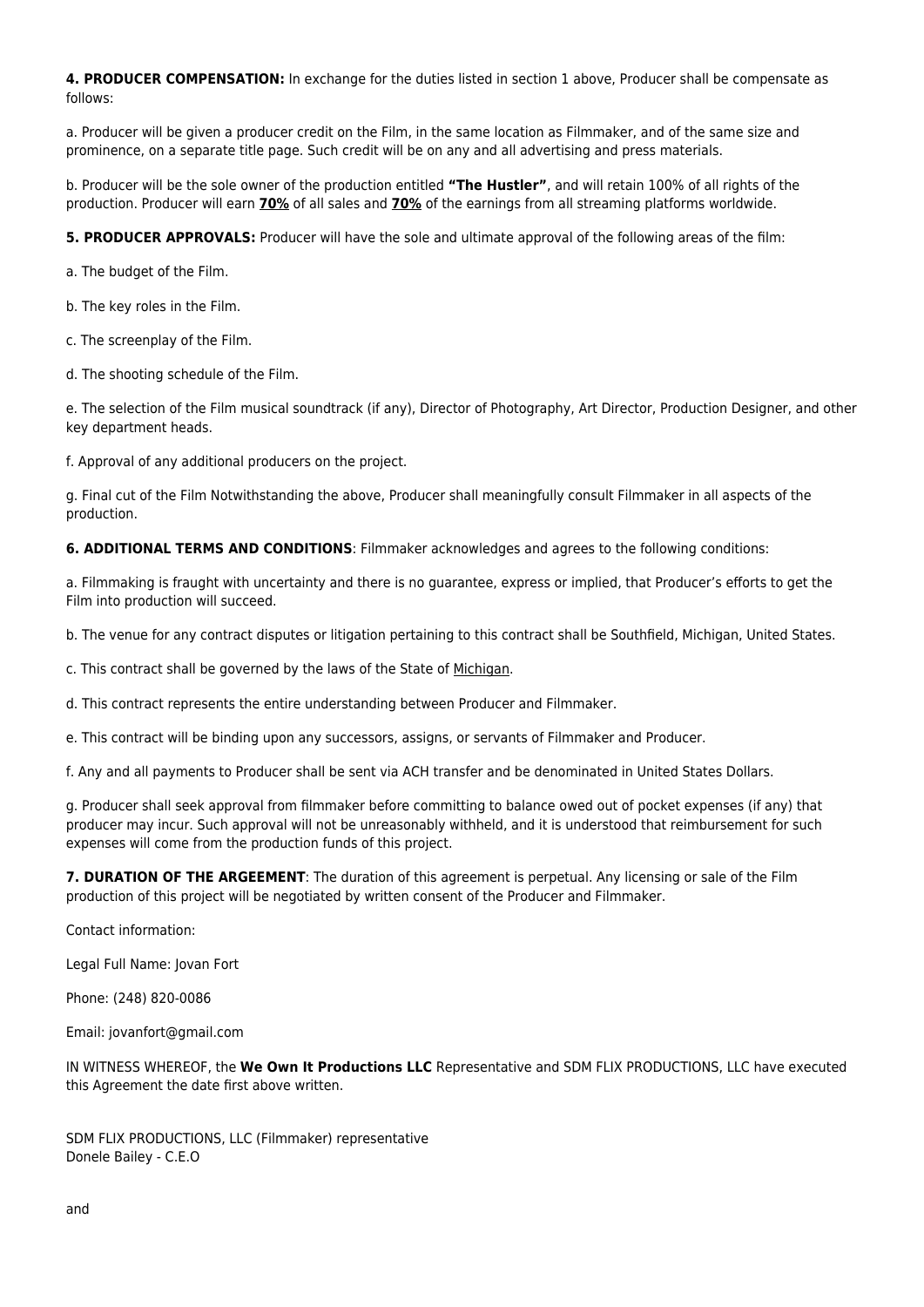

Client Information Signed by **Jovan fort** on **Wed May 25 2022 15:55:02 GMT-0400 (Eastern Daylight Time) IP Address:** 172.58.122.19